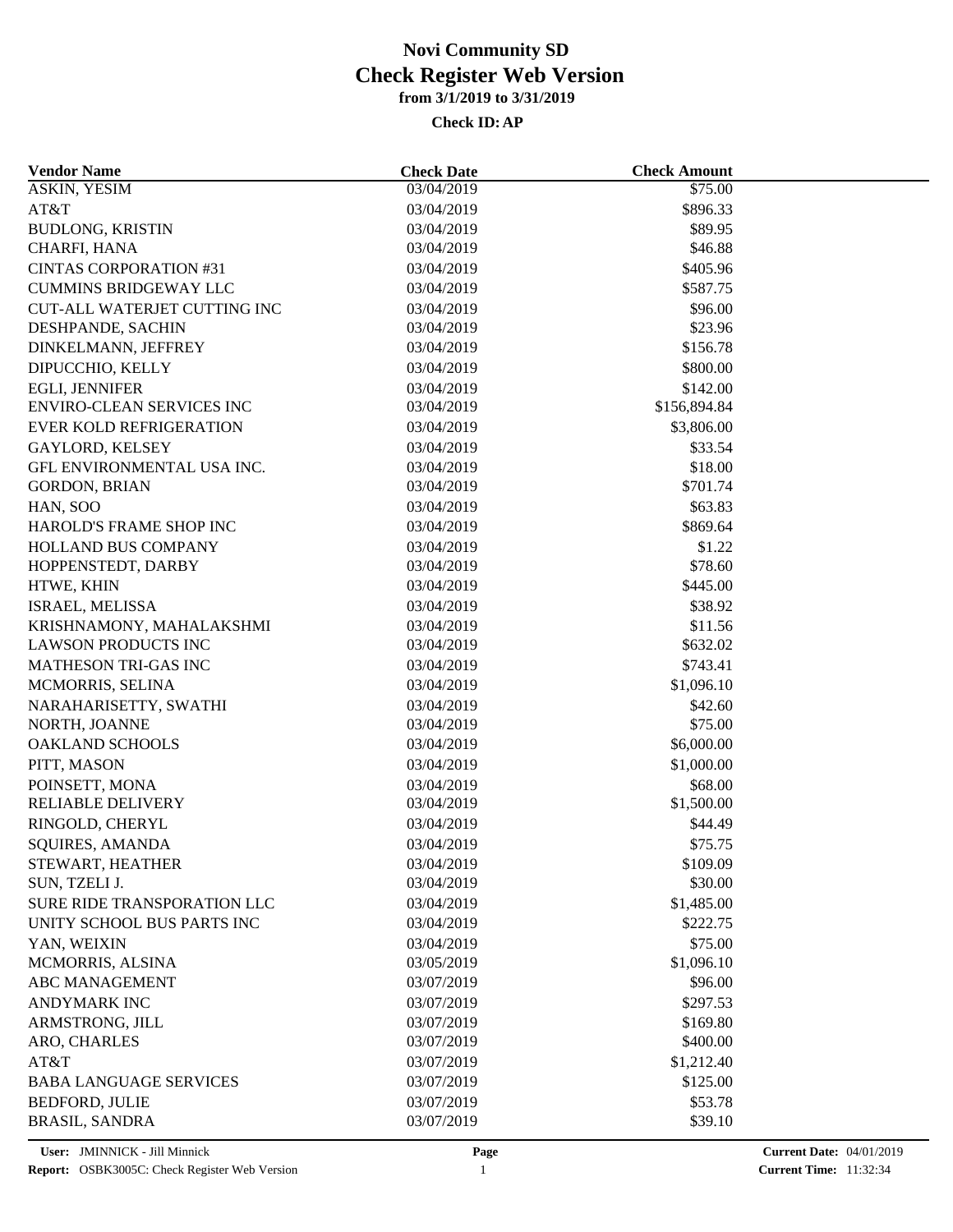| <b>Vendor Name</b>               | <b>Check Date</b> | <b>Check Amount</b> |  |
|----------------------------------|-------------------|---------------------|--|
| <b>BREUNING, NICOLE</b>          | 03/07/2019        | \$75.00             |  |
| <b>CAMILLERI, JENNIFER</b>       | 03/07/2019        | \$25.00             |  |
| <b>CARTER, NICOLE</b>            | 03/07/2019        | \$106.14            |  |
| <b>CINTAS CORPORATION #31</b>    | 03/07/2019        | \$156.93            |  |
| <b>COMPLETE BATTERY SOURCE</b>   | 03/07/2019        | \$50.00             |  |
| CONSTANTINE, KATHERINE           | 03/07/2019        | \$74.11             |  |
| DEAF COMMUNITY ADVOCACY NETWOR   | 03/07/2019        | \$499.50            |  |
| DELTA COM INC                    | 03/07/2019        | \$21,973.00         |  |
| DRAGOO, MICHAEL                  | 03/07/2019        | \$131.29            |  |
| EDF ENERGY SERVICES LLC          | 03/07/2019        | \$36,284.88         |  |
| <b>FINALSITE</b>                 | 03/07/2019        | \$43,800.00         |  |
| <b>FLEETPRIDE INC</b>            | 03/07/2019        | \$212.96            |  |
| <b>GRAINGER</b>                  | 03/07/2019        | \$24.52             |  |
| HAYAKAWA, KENJI                  | 03/07/2019        | \$46.65             |  |
| HEIKKILA, MICHAEL                | 03/07/2019        | \$107.47            |  |
| HIRSHFIELD, LAURA JANINE         | 03/07/2019        | \$214.00            |  |
| HOCKEYDEALS.COM                  | 03/07/2019        | \$300.00            |  |
| HOLLAND BUS COMPANY              | 03/07/2019        | \$3.89              |  |
| HOLLY, SHEILA                    | 03/07/2019        | \$82.00             |  |
| INTERIM HOME HEALTHCARE OF OAK   | 03/07/2019        | \$9,446.25          |  |
| <b>INTERIOR ENVIRONMENTS LLC</b> | 03/07/2019        | \$5,655.97          |  |
| KATHERINE'S CATERING & SPECIAL   | 03/07/2019        | \$1,164.57          |  |
| KLIEBERT, JAMIE                  | 03/07/2019        | \$42.35             |  |
| KNIGHT, MARYANN                  | 03/07/2019        | \$7.85              |  |
| KONOPCZYK-NAIDOO, ALESSANDRA     | 03/07/2019        | \$73.75             |  |
|                                  |                   | \$60.71             |  |
| LAPORTE, LISA                    | 03/07/2019        |                     |  |
| MALOTT, DONNA                    | 03/07/2019        | \$36.00             |  |
| MATTHEWS, STEVEN                 | 03/07/2019        | \$1,089.96          |  |
| MCDERMOTT, JACOB                 | 03/07/2019        | \$125.62            |  |
| MCMASTER-CARR SUPPLY COMPANY     | 03/07/2019        | \$556.89            |  |
| MCMORRIS, ALSINA                 | 03/07/2019        | \$90.00             |  |
| MIDWEST GOLF & TURF COMPANY      | 03/07/2019        | \$151.50            |  |
| NICHOLS PAPER & SUPPLY COMPANY   | 03/07/2019        | \$6,269.65          |  |
| NOFAR, MARY ANN                  | 03/07/2019        | \$75.00             |  |
| NORTHVILLE STITCHING POST LLC    | 03/07/2019        | \$120.00            |  |
| NOVI EDUCATIONAL FOUNDATION (N   | 03/07/2019        | \$2,963.07          |  |
| <b>OAKLAND SCHOOLS</b>           | 03/07/2019        | \$100.00            |  |
| ORR, HEYDIE                      | 03/07/2019        | \$45.14             |  |
| PAS, MANDY                       | 03/07/2019        | \$25.38             |  |
| PEDIATRIC HEALTH CONSULTANTS I   | 03/07/2019        | \$25,645.52         |  |
| <b>REV ROBOTICS LLC</b>          | 03/07/2019        | \$418.25            |  |
| SCHOLASTIC BOOK CLUBS INC        | 03/07/2019        | \$547.50            |  |
| <b>SCHUMAKER, JENNIFER</b>       | 03/07/2019        | \$48.27             |  |
| <b>SERVICE SPORTS</b>            | 03/07/2019        | \$5,305.00          |  |
| ST. JOHN, KYLE                   | 03/07/2019        | \$305.18            |  |
| STEWART, HEATHER                 | 03/07/2019        | \$8.00              |  |
| SURE RIDE TRANSPORATION LLC      | 03/07/2019        | \$1,665.00          |  |
| TESORERO, KAREN                  | 03/07/2019        | \$99.66             |  |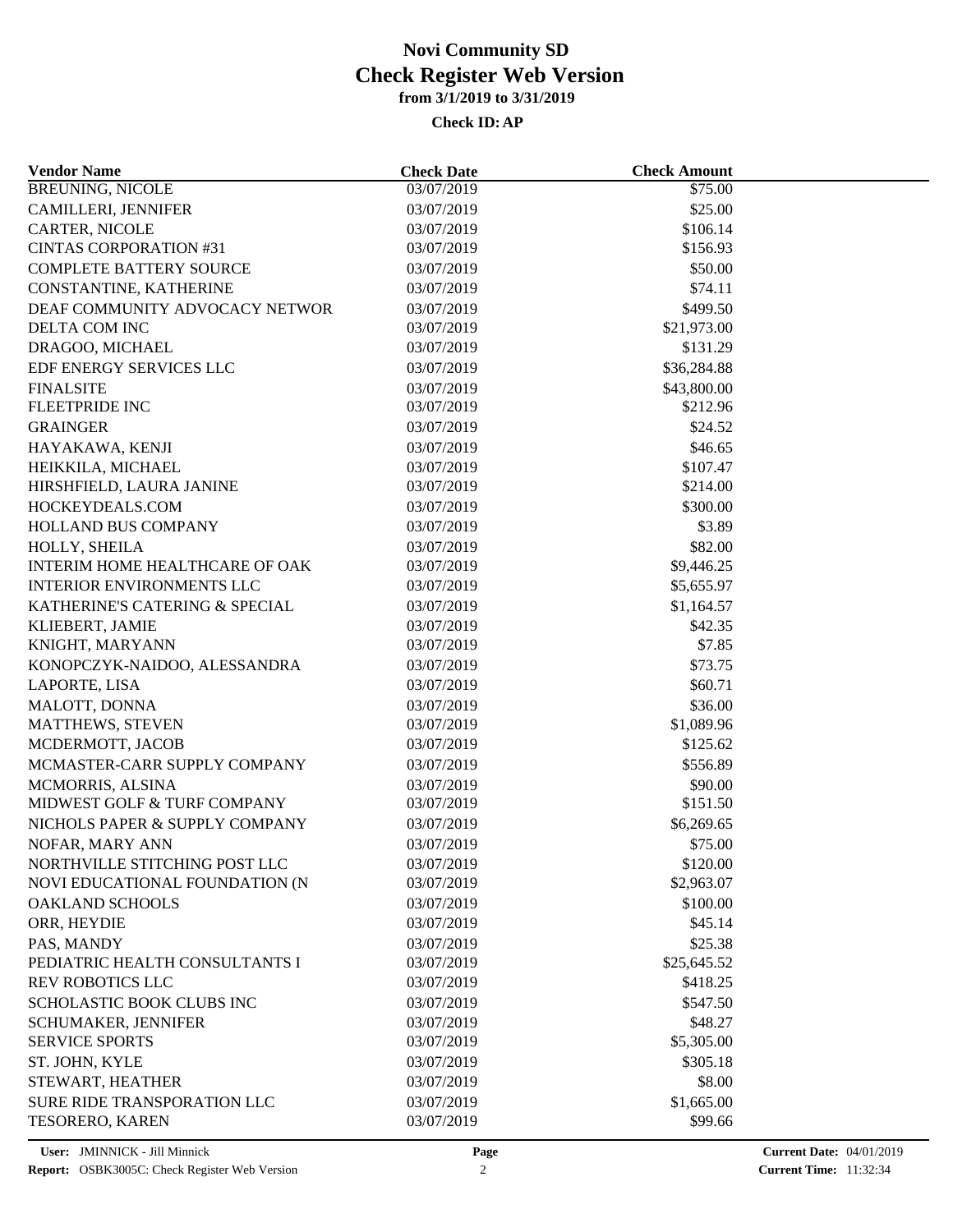| <b>Vendor Name</b>                     | <b>Check Date</b> | <b>Check Amount</b>    |  |
|----------------------------------------|-------------------|------------------------|--|
| THE ROBOT SPACE                        | 03/07/2019        | \$942.60               |  |
| THEODOROU, CHRISTY                     | 03/07/2019        | \$75.00                |  |
| THRUN LAW FIRM P.C.                    | 03/07/2019        | \$3,087.50             |  |
| TOFILSKI, WILLIAM RAYMOND              | 03/07/2019        | \$2,585.00             |  |
| TOTAL PERFORMANCE TRAINING CEN         | 03/07/2019        | \$1,018.00             |  |
| UNIVERSITY OF MICHIGAN - DEARB         | 03/07/2019        | \$641.00               |  |
| <b>VEX ROBOTICS INC</b>                | 03/07/2019        | \$89.79                |  |
| WATERFORD SCHOOL DISTRICT              | 03/07/2019        | \$75.00                |  |
| WILLIAMS, BRANDIS TAYLOR               | 03/07/2019        | \$60.00                |  |
| YUASA, YUKI                            | 03/07/2019        | \$10.23                |  |
| <b>BERNDT &amp; ASSOCIATES PC</b>      | 03/08/2019        | \$1,139.62             |  |
| <b>CHAPTER 13 TRUSTEE</b>              | 03/08/2019        | \$50.00                |  |
| <b>MEFSA</b>                           | 03/08/2019        | \$382.05               |  |
| <b>MISDU</b>                           | 03/08/2019        | \$1,710.29             |  |
| PENNSYLVANIA HIGHER ED ASSISTA         | 03/08/2019        | \$144.77               |  |
| PIONEER CREDIT RECOVERY INC.           | 03/08/2019        | \$41.29                |  |
| UNITED STATES TREASURY                 | 03/08/2019        | \$62.00                |  |
| A & R REPAIRS BAKER'S KNEAD IN         | 03/14/2019        | \$735.92               |  |
| <b>AT&amp;T MOBILITY</b>               | 03/14/2019        |                        |  |
| <b>BAYERL PRODUCTIONS</b>              | 03/14/2019        | \$1,380.25<br>\$550.00 |  |
|                                        |                   |                        |  |
| <b>BLUE LAKES CHARTERS &amp; TOURS</b> | 03/14/2019        | \$9,790.00             |  |
| <b>CARROLL'S CUPCAKES</b>              | 03/14/2019        | \$200.00               |  |
| <b>CBTS</b>                            | 03/14/2019        | \$90.00                |  |
| <b>CHARTWELLS DINING SERVICES</b>      | 03/14/2019        | \$116,902.24           |  |
| CHERUKURI, SREENIVAS                   | 03/14/2019        | \$716.63               |  |
| <b>CITY OF NOVI TREASURER'S OFFIC</b>  | 03/14/2019        | \$1,419.19             |  |
| <b>COMCAST SPOTLIGHT</b>               | 03/14/2019        | \$6,235.00             |  |
| <b>DECA IMAGES</b>                     | 03/14/2019        | \$17.00                |  |
| DEINEK, KIMBERLY                       | 03/14/2019        | \$40.84                |  |
| DIGITAL AGE TECHNOLOGIES INC           | 03/14/2019        | \$5,141.00             |  |
| <b>DIGITAL SIGNUP</b>                  | 03/14/2019        | \$1,060.60             |  |
| DIRECT ENERGY BUSINESS INC             | 03/14/2019        | \$26,048.64            |  |
| DUTHIE, KAREN                          | 03/14/2019        | \$19.92                |  |
| ERNSTER, STEPHEN                       | 03/14/2019        | \$47.35                |  |
| EVER KOLD REFRIGERATION                | 03/14/2019        | \$4,746.00             |  |
| <b>FRIENDSHIP CIRCLE</b>               | 03/14/2019        | \$3,300.00             |  |
| FRONTLINE TECHNOLOGIES INC             | 03/14/2019        | \$7,073.89             |  |
| <b>GRIFFIN, CASSANDRA</b>              | 03/14/2019        | \$324.35               |  |
| H & S ENGINEERING INC.                 | 03/14/2019        | \$900.00               |  |
| HERMAN, KELSEY                         | 03/14/2019        | \$73.54                |  |
| HUMANEX VENTURES LLC                   | 03/14/2019        | \$7,359.00             |  |
| KALPA SYSTEMS INC                      | 03/14/2019        | \$7,497.71             |  |
| KUHN, CINDY                            | 03/14/2019        | \$104.13               |  |
| LIFE INSURANCE COMPANY OF NORT         | 03/14/2019        | \$21,412.69            |  |
| LUSK & ALBERTSON P.L.C.                | 03/14/2019        | \$237.00               |  |
| <b>MARSHALL MUSIC</b>                  | 03/14/2019        | \$440.00               |  |
| MAYNARD, JENNA                         | 03/14/2019        | \$89.90                |  |
| MCMORRIS, ALSINA                       | 03/14/2019        | \$225.00               |  |
|                                        |                   |                        |  |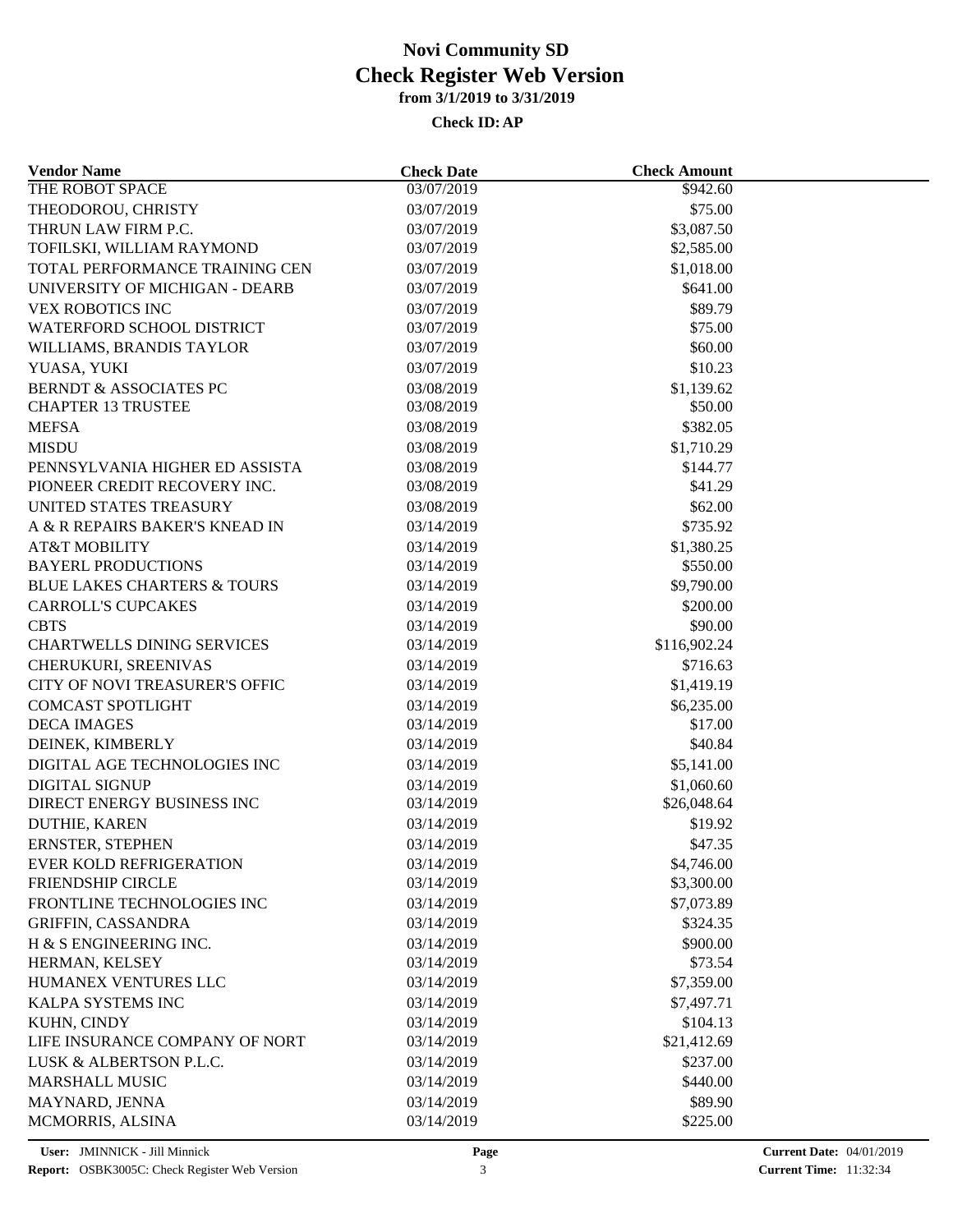| <b>Vendor Name</b>               | <b>Check Date</b> | <b>Check Amount</b> |  |
|----------------------------------|-------------------|---------------------|--|
| MICHIGAN ASSOC SECONDARY SCHOO   | 03/14/2019        | \$7,755.00          |  |
| MINNICK, JILL                    | 03/14/2019        | \$87.28             |  |
| NICHOLS PAPER & SUPPLY COMPANY   | 03/14/2019        | \$1,350.00          |  |
| NOVI HIGH SCHOOL ATHLETIC BOOS   | 03/14/2019        | \$325.00            |  |
| OAKLAND COUNTY HEALTH DIVISION   | 03/14/2019        | \$88.00             |  |
| OAKLAND COUNTY HEALTH DIVISION   | 03/14/2019        | \$402.00            |  |
| OAKLAND COUNTY HEALTH DIVISION   | 03/14/2019        | \$298.00            |  |
| OAKLAND COUNTY HEALTH DIVISION   | 03/14/2019        | \$402.00            |  |
| OAKLAND COUNTY HEALTH DIVISION   | 03/14/2019        | \$350.00            |  |
| OAKLAND COUNTY HEALTH DIVISION   | 03/14/2019        | \$402.00            |  |
| OAKLAND COUNTY HEALTH DIVISION   | 03/14/2019        | \$402.00            |  |
| OAKLAND SCHOOLS                  | 03/14/2019        | \$640.00            |  |
| OBSERVER & ECCENTRIC/MICHIGAN.   | 03/14/2019        | \$275.10            |  |
| <b>PEARSON</b>                   | 03/14/2019        | \$141.00            |  |
| PETTY CASH-ROBERT BAKER OR MAR   | 03/14/2019        | \$380.00            |  |
| PITNEY BOWES GLOBAL FINANCIAL    | 03/14/2019        | \$720.09            |  |
| PRINTNOLOGY INC                  | 03/14/2019        | \$80.00             |  |
| RAMGOPAL, PRIYANKA               | 03/14/2019        | \$87.50             |  |
| RUTKOWSKI, MELANIE               | 03/14/2019        | \$183.36            |  |
| <b>SAELI, JULIE</b>              | 03/14/2019        | \$227.53            |  |
| SAFEWAY SHREDDING LLC            | 03/14/2019        | \$60.00             |  |
| <b>SAUER, JUDY</b>               | 03/14/2019        | \$98.27             |  |
| SCHUMAKER, JENNIFER              | 03/14/2019        | \$411.18            |  |
| THE ROBOT SPACE                  | 03/14/2019        | \$320.85            |  |
| <b>TOBINS LAKE STUDIOS</b>       | 03/14/2019        | \$1,045.38          |  |
| TW SHIRTS                        | 03/14/2019        | \$422.00            |  |
| US FOODS INC                     | 03/14/2019        | \$289.24            |  |
| VENDTEK WHOLESALE EQUIPMENT IN   | 03/14/2019        | \$962.00            |  |
| WILKINSON, KAREN                 | 03/14/2019        | \$60.42             |  |
| WILLIS, NANCY                    | 03/14/2019        | \$54.65             |  |
| ZAHRADNIK, BRIDGET               | 03/14/2019        | \$255.05            |  |
| ZIMMERMAN, BARBARA               | 03/14/2019        | \$46.66             |  |
| <b>ENVIRO-CLEAN SERVICES INC</b> | 03/14/2019        | \$2,845.80          |  |
| INTERIM HOME HEALTHCARE OF OAK   | 03/14/2019        | \$2,007.50          |  |
| <b>INTERIOR ENVIRONMENTS LLC</b> | 03/14/2019        | \$656.18            |  |
| OAKLAND COUNTY HEALTH DIVISION   | 03/14/2019        | \$402.00            |  |
| OAKLAND COUNTY HEALTH DIVISION   | 03/14/2019        | \$298.00            |  |
| OAKLAND COUNTY HEALTH DIVISION   | 03/14/2019        | \$402.00            |  |
| OAKLAND COUNTY HEALTH DIVISION   | 03/14/2019        | \$402.00            |  |
| OAKLAND COUNTY HEALTH DIVISION   | 03/14/2019        | \$402.00            |  |
| OAKLAND COUNTY HEALTH DIVISION   | 03/14/2019        | \$298.00            |  |
| OAKLAND COUNTY HEALTH DIVISION   | 03/14/2019        | \$402.00            |  |
| STERN, MARLA                     | 03/14/2019        | \$250.00            |  |
| ABRAKADOODLE OF OAKLAND COUNTY   | 03/21/2019        | \$972.00            |  |
| ADAMS OUTDOOR ADVERTISING LLP    | 03/21/2019        | \$3,375.00          |  |
| ALPENA BOARD OF EDUCATION - AL   | 03/21/2019        | \$175.00            |  |
|                                  | 03/21/2019        | \$707.49            |  |
| ANGUS, STEVE<br>AT&T             | 03/21/2019        | \$2,794.48          |  |
|                                  |                   |                     |  |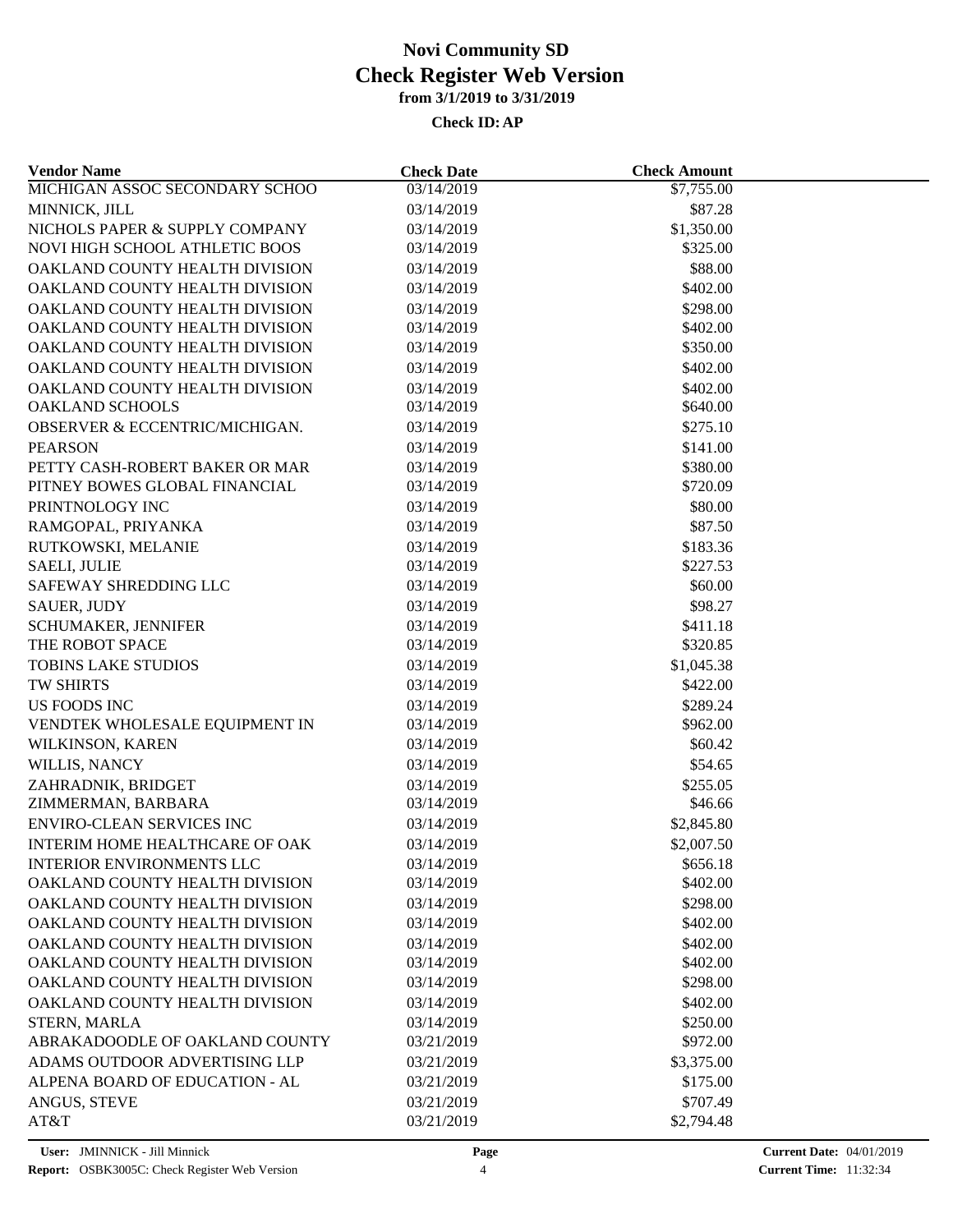| <b>Vendor Name</b>                     | <b>Check Date</b> | <b>Check Amount</b> |  |
|----------------------------------------|-------------------|---------------------|--|
| AT&T                                   | 03/21/2019        | \$639.92            |  |
| <b>BANKS, DONNA</b>                    | 03/21/2019        | \$51.89             |  |
| <b>BLUE LAKES CHARTERS &amp; TOURS</b> | 03/21/2019        | \$1,100.00          |  |
| <b>BRIGHTON HIGH SCHOOL</b>            | 03/21/2019        | \$350.00            |  |
| <b>BROOKES BUNCH</b>                   | 03/21/2019        | \$3,739.50          |  |
| <b>BROWN, ASHWANTINIQUE</b>            | 03/21/2019        | \$100.00            |  |
| <b>CARNIVAL BOUNCE RENTALS</b>         | 03/21/2019        | \$200.00            |  |
| <b>CINTAS CORPORATION #31</b>          | 03/21/2019        | \$156.93            |  |
| CITY OF NOVI WATER & SEWER DEP         | 03/21/2019        | \$4,601.60          |  |
| CLIFT, BARBARA                         | 03/21/2019        | \$59.07             |  |
| CLOKE, CATHY                           | 03/21/2019        | \$44.98             |  |
| <b>CONSUMERS ENERGY</b>                | 03/21/2019        | \$14,233.75         |  |
| <b>CUMMINS BRIDGEWAY LLC</b>           | 03/21/2019        | \$75.96             |  |
| <b>DECA IMAGES</b>                     | 03/21/2019        | \$1,048.03          |  |
| DELEON, ALYSSA MARIE                   | 03/21/2019        | \$300.00            |  |
| DELTA COM INC                          | 03/21/2019        | \$421.00            |  |
| DIATIKAR, CHRISTINE                    | 03/21/2019        | \$291.38            |  |
| DONOVAN, KATHRYN                       | 03/21/2019        | \$134.33            |  |
| DUTHIE, KAREN                          | 03/21/2019        | \$770.16            |  |
| EAST INSTITUTES LLC                    | 03/21/2019        | \$665.00            |  |
| <b>ECA SCIENCE KIT SERVICES</b>        | 03/21/2019        | \$111,298.82        |  |
| <b>ENVIRO-CLEAN SERVICES INC</b>       | 03/21/2019        | \$1,564.68          |  |
| ERNSTER, STEPHEN                       | 03/21/2019        | \$105.30            |  |
| EVANS, KELLY                           | 03/21/2019        | \$175.00            |  |
| <b>FLEETPRIDE INC</b>                  | 03/21/2019        | \$92.42             |  |
| FORSTER, JODI                          | 03/21/2019        | \$392.62            |  |
| <b>GOALTECH LLC</b>                    | 03/21/2019        | \$1,950.00          |  |
| <b>GOODWILL INDUSTRIES OF GREATER</b>  | 03/21/2019        | \$6,130.89          |  |
| <b>GRANT, JANET OR TODD</b>            | 03/21/2019        | \$243.60            |  |
| HADLEY, SHANNON                        | 03/21/2019        | \$461.15            |  |
| <b>HARRINGTON, SUE</b>                 | 03/21/2019        | \$98.46             |  |
| HARRIS, DEBRA ANN                      | 03/21/2019        | \$300.00            |  |
| HARTKE, AMANDA                         | 03/21/2019        | \$193.35            |  |
| HP INC                                 | 03/21/2019        | \$953.77            |  |
| HWANG, EUN                             | 03/21/2019        | \$60.00             |  |
| JACKSON TRUCK SERVICE INC              | 03/21/2019        | \$667.04            |  |
| KENDALL, CHRISTINE                     | 03/21/2019        | \$496.21            |  |
| KENRICK, GERARD                        |                   |                     |  |
| KIDS POWER LLC                         | 03/21/2019        | \$214.22            |  |
| KOENIG, BERNADETTE                     | 03/21/2019        | \$315.00            |  |
|                                        | 03/21/2019        | \$25.00             |  |
| KOWALCZYK, KERRY                       | 03/21/2019        | \$42.26             |  |
| KULMAN, CHARLOTTE                      | 03/21/2019        | \$129.18            |  |
| LENGERICH, AINSLEY                     | 03/21/2019        | \$86.90             |  |
| LESSWAY, JENNIFER                      | 03/21/2019        | \$10.54             |  |
| LOWE, MAKIKO                           | 03/21/2019        | \$175.00            |  |
| LUKE, DEBBIE                           | 03/21/2019        | \$1,222.12          |  |
| MAEDA, HIDETAKA                        | 03/21/2019        | \$95.25             |  |
| MAYNARD, JENNA                         | 03/21/2019        | \$35.14             |  |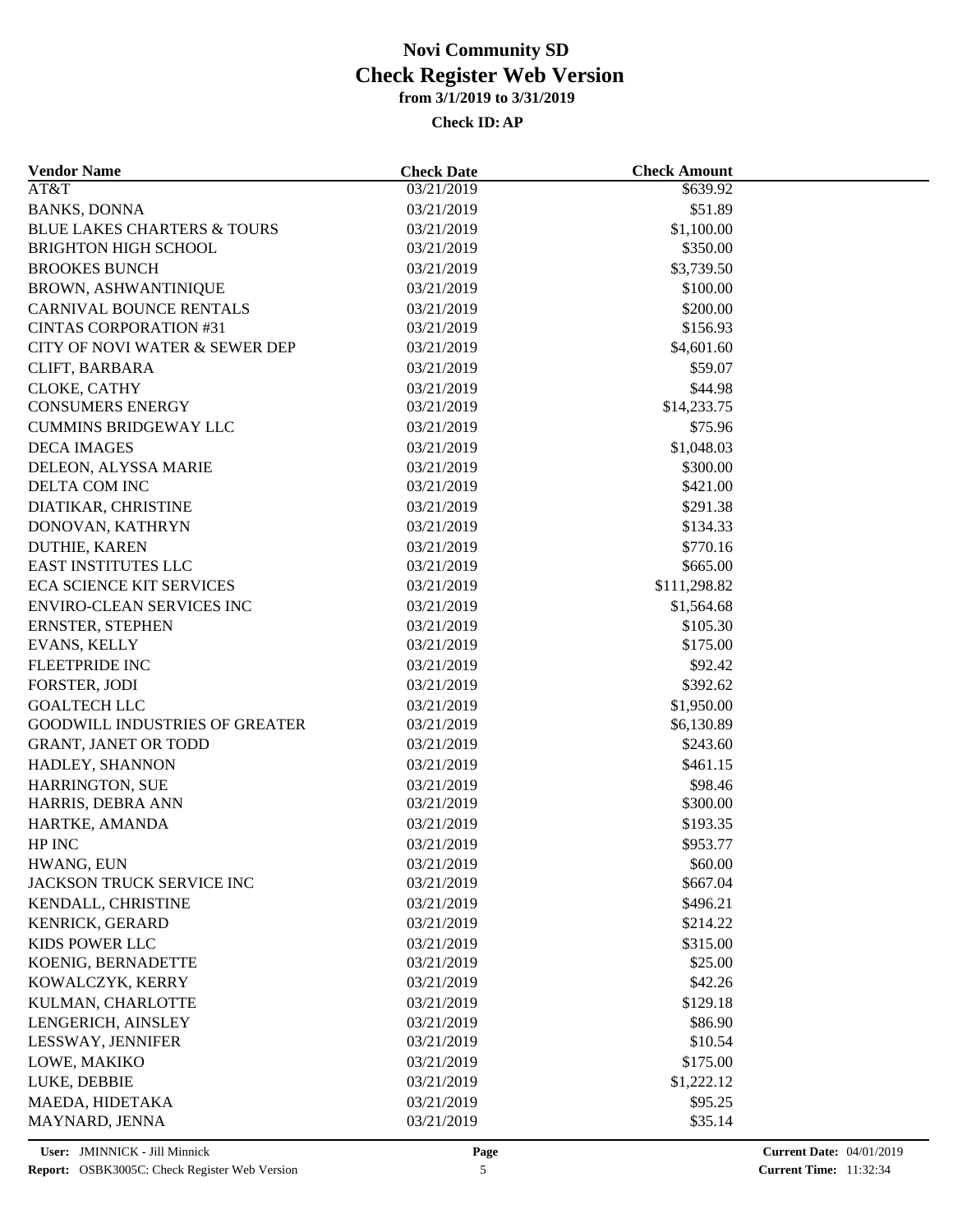| <b>Vendor Name</b>                    | <b>Check Date</b> | <b>Check Amount</b>   |  |
|---------------------------------------|-------------------|-----------------------|--|
| MCKAIG, HEATHER                       | 03/21/2019        | \$1,709.35            |  |
| MCMORRIS, ALSINA                      | 03/21/2019        | \$225.00              |  |
| MENA, WILLIAM J.                      | 03/21/2019        | \$205.68              |  |
| MESSA (MICHIGAN EDUCATION SPEC        | 03/21/2019        | \$591,850.15          |  |
| MICHIGAN HIGH SCHOOL ATHLETIC         | 03/21/2019        | \$13,285.60           |  |
| MICHIGAN SCHOOL VOCAL MUSIC AS        | 03/21/2019        | \$780.00              |  |
| MOON, JAYE                            | 03/21/2019        | \$15.00               |  |
| MOSS, DARCIE                          | 03/21/2019        | \$33.87               |  |
| MULLINS, JOHN                         | 03/21/2019        | \$60.00               |  |
| NICHOLS PAPER & SUPPLY COMPANY        | 03/21/2019        | \$24.92               |  |
| <b>NOVI HIGH SCHOOL BAND BOOSTERS</b> | 03/21/2019        | \$300.00              |  |
| <b>NOVI ICE ARENA</b>                 | 03/21/2019        | \$755.00              |  |
| <b>OAKLAND SCHOOLS</b>                | 03/21/2019        | \$270.00              |  |
| OHANA, CHRISTOPHER                    | 03/21/2019        | \$60.00               |  |
| PARAMESHWARAN, VISWANATHAN            | 03/21/2019        | \$406.76              |  |
| PATEL, DILAN                          | 03/21/2019        | \$100.00              |  |
| PROVIDENCE OCCUPATIONAL HEALTH        | 03/21/2019        | \$22.00               |  |
| <b>RUSS, RICHELLE</b>                 | 03/21/2019        | \$162.26              |  |
| <b>SALINE AREA SCHOOLS</b>            | 03/21/2019        | \$400.00              |  |
| SCHUMANN, RACHEL                      | 03/21/2019        | \$58.15               |  |
| SECREST WARDLE LYNCH HAMPTON T        | 03/21/2019        | \$118.99              |  |
| <b>SERVICE SPORTS</b>                 | 03/21/2019        | \$2,760.00            |  |
| SHAO, SOPHIE                          | 03/21/2019        | \$100.00              |  |
| SHETTY, NIDHI                         | 03/21/2019        | \$98.76               |  |
| SHIVACHI, VERONICA                    | 03/21/2019        | \$58.00               |  |
| SHULER, HANNAH                        | 03/21/2019        | \$74.00               |  |
| SMITH, JOEL                           | 03/21/2019        | \$566.47              |  |
| <b>SOUND COM SYSTEMS</b>              | 03/21/2019        | \$518.00              |  |
| <b>STATE OF MICHIGAN</b>              | 03/21/2019        | \$180.00              |  |
| STOTLER, DIANA                        | 03/21/2019        | \$695.29              |  |
| SURANYI, SHEILA                       | 03/21/2019        | \$100.19              |  |
| TARA MICHENER INDUSTRIES LLC          | 03/21/2019        | \$112.50              |  |
| TAURO, LESLEY                         | 03/21/2019        | \$523.41              |  |
| THE BEST DEALS FOR YOU LLC            | 03/21/2019        | \$770.00              |  |
| TRAFFIC & SAFETY CONTROL SYSTE        |                   |                       |  |
|                                       | 03/21/2019        | \$357.50              |  |
| TRAINOR, LISA<br>TW SHIRTS            | 03/21/2019        | \$19.00<br>\$1,902.00 |  |
|                                       | 03/21/2019        |                       |  |
| UNITED WRESTLING GROUP LLC            | 03/21/2019        | \$719.00              |  |
| UNIVERSITY LIGGETT SCHOOL             | 03/21/2019        | \$250.00              |  |
| US FOODS INC                          | 03/21/2019        | \$328.12              |  |
| VALVONA, ANTHONY                      | 03/21/2019        | \$90.00               |  |
| <b>VELLUCCI, MARK ANDREW</b>          | 03/21/2019        | \$569.88              |  |
| <b>WAYNE RESA</b>                     | 03/21/2019        | \$375.00              |  |
| WEST, KAITLYN                         | 03/21/2019        | \$479.96              |  |
| ZIMMERMAN, BARBARA                    | 03/21/2019        | \$250.15              |  |
| <b>BAKER'S OF MILFORD</b>             | 03/22/2019        | \$100.00              |  |
| BALOH-UFFORD, MEGAN                   | 03/22/2019        | \$91.00               |  |
| CAMPBELL, DEVON                       | 03/22/2019        | \$300.00              |  |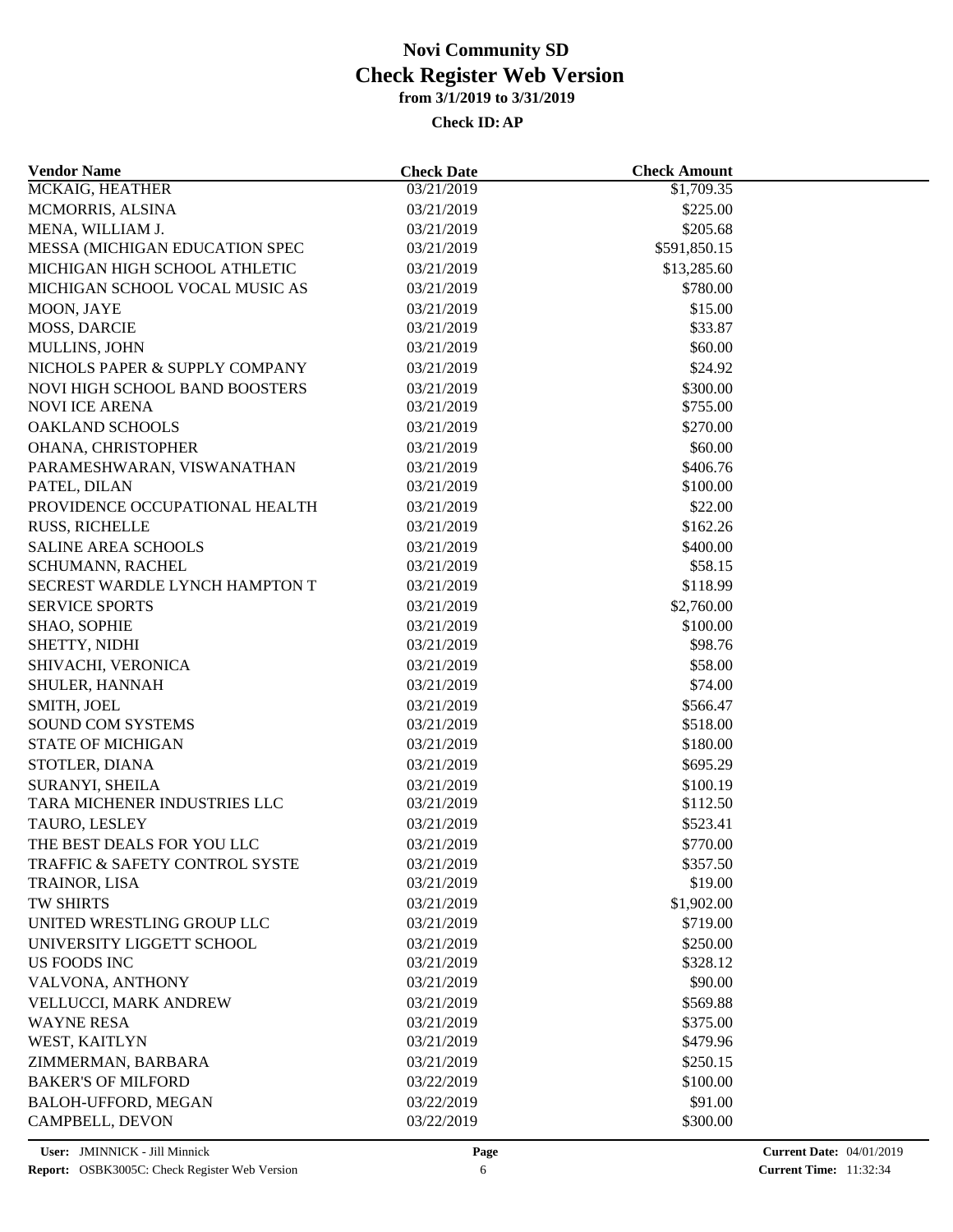| <b>Vendor Name</b>                | <b>Check Date</b> | <b>Check Amount</b> |  |
|-----------------------------------|-------------------|---------------------|--|
| <b>DECKER, ERICA</b>              | 03/22/2019        | \$150.00            |  |
| <b>ENVIRO-CLEAN SERVICES INC</b>  | 03/22/2019        | \$2,402.10          |  |
| FOLLETT SCHOOL SOLUTIONS INC      | 03/22/2019        | \$2,411.28          |  |
| <b>GANTT, RENEE</b>               | 03/22/2019        | \$150.00            |  |
| <b>GARNER, LORI</b>               | 03/22/2019        | \$72.99             |  |
| HARTMUS, ALLISON                  | 03/22/2019        | \$150.00            |  |
| HOPPER, VALAURIE                  | 03/22/2019        | \$30.00             |  |
| <b>JOSTENS INC</b>                | 03/22/2019        | \$31,669.50         |  |
| KASPER, KELLY                     | 03/22/2019        | \$189.70            |  |
| KATHERINE'S CATERING & SPECIAL    | 03/22/2019        | \$2,806.75          |  |
| KNIGHT, MARYANN                   | 03/22/2019        | \$26.50             |  |
| KOWALCZYK, KERRY                  | 03/22/2019        | \$150.00            |  |
| MA, LILY                          | 03/22/2019        | \$150.00            |  |
| MCGAHAN, JESSICA                  | 03/22/2019        | \$54.59             |  |
| MCKAIG, HEATHER                   | 03/22/2019        | \$2,319.10          |  |
| <b>MICHIGAN DECA</b>              | 03/22/2019        | \$47,705.00         |  |
| MICHIGAN INTERSCHOLASTIC FOREN    | 03/22/2019        | \$1,182.00          |  |
| MILFORD HIGH SCHOOL               | 03/22/2019        | \$200.00            |  |
| MILOSEVICH, SOOK                  | 03/22/2019        | \$52.46             |  |
| MURUGAN, DHANALAKSHMI             | 03/22/2019        | \$891.31            |  |
| NARRA, BONITA                     | 03/22/2019        | \$256.16            |  |
| <b>OAKLAND SCHOOLS</b>            | 03/22/2019        | \$100.00            |  |
| POHLONSKI, EMILY                  | 03/22/2019        | \$105.22            |  |
| PTO TODAY                         | 03/22/2019        | \$614.00            |  |
| RACHUY, DANIELLE                  | 03/22/2019        | \$170.82            |  |
| SANCHEZ, ALEXANDRA                | 03/22/2019        | \$150.00            |  |
| <b>SCHURIG, CLAIRE</b>            | 03/22/2019        | \$150.80            |  |
| WALLED LAKE CONSOLIDATED SCHOO    | 03/22/2019        | \$54.00             |  |
| <b>BERNDT &amp; ASSOCIATES PC</b> | 03/25/2019        | \$540.11            |  |
| <b>CHAPTER 13 TRUSTEE</b>         | 03/25/2019        | \$50.00             |  |
| <b>MISDU</b>                      |                   |                     |  |
| PENNSYLVANIA HIGHER ED ASSISTA    | 03/25/2019        | \$1,729.00          |  |
|                                   | 03/25/2019        | \$189.80            |  |
| PIONEER CREDIT RECOVERY INC.      | 03/25/2019        | \$57.74             |  |
| UNITED STATES TREASURY            | 03/25/2019        | \$62.00             |  |
| A & R REPAIRS BAKER'S KNEAD IN    | 03/28/2019        | \$2,506.71          |  |
| A PARTS WAREHOUSE                 | 03/28/2019        | \$680.83            |  |
| ADER, KATHLEEN                    | 03/28/2019        | \$350.23            |  |
| ADN ADMINISTRATORS INC            | 03/28/2019        | \$3,855.30          |  |
| AT&T                              | 03/28/2019        | \$896.33            |  |
| BANK OF UTAH - REFPAY TRUST AC    | 03/28/2019        | \$20,000.00         |  |
| <b>BAUMBICK, LISA</b>             | 03/28/2019        | \$2,613.06          |  |
| BIG FROG CUSTOM T-SHIRT & MORE    | 03/28/2019        | \$78.40             |  |
| <b>BIG TOMMY'S PARTHENON</b>      | 03/28/2019        | \$1,593.00          |  |
| <b>BOOTZ, ASHLEY</b>              | 03/28/2019        | \$491.67            |  |
| BRIAN TASS FITNESS INC.           | 03/28/2019        | \$125.00            |  |
| CARTER, NICOLE                    | 03/28/2019        | \$188.73            |  |
| CHO, EUGENIA                      | 03/28/2019        | \$500.00            |  |
| CIANFERRA, LINDA                  | 03/28/2019        | \$65.15             |  |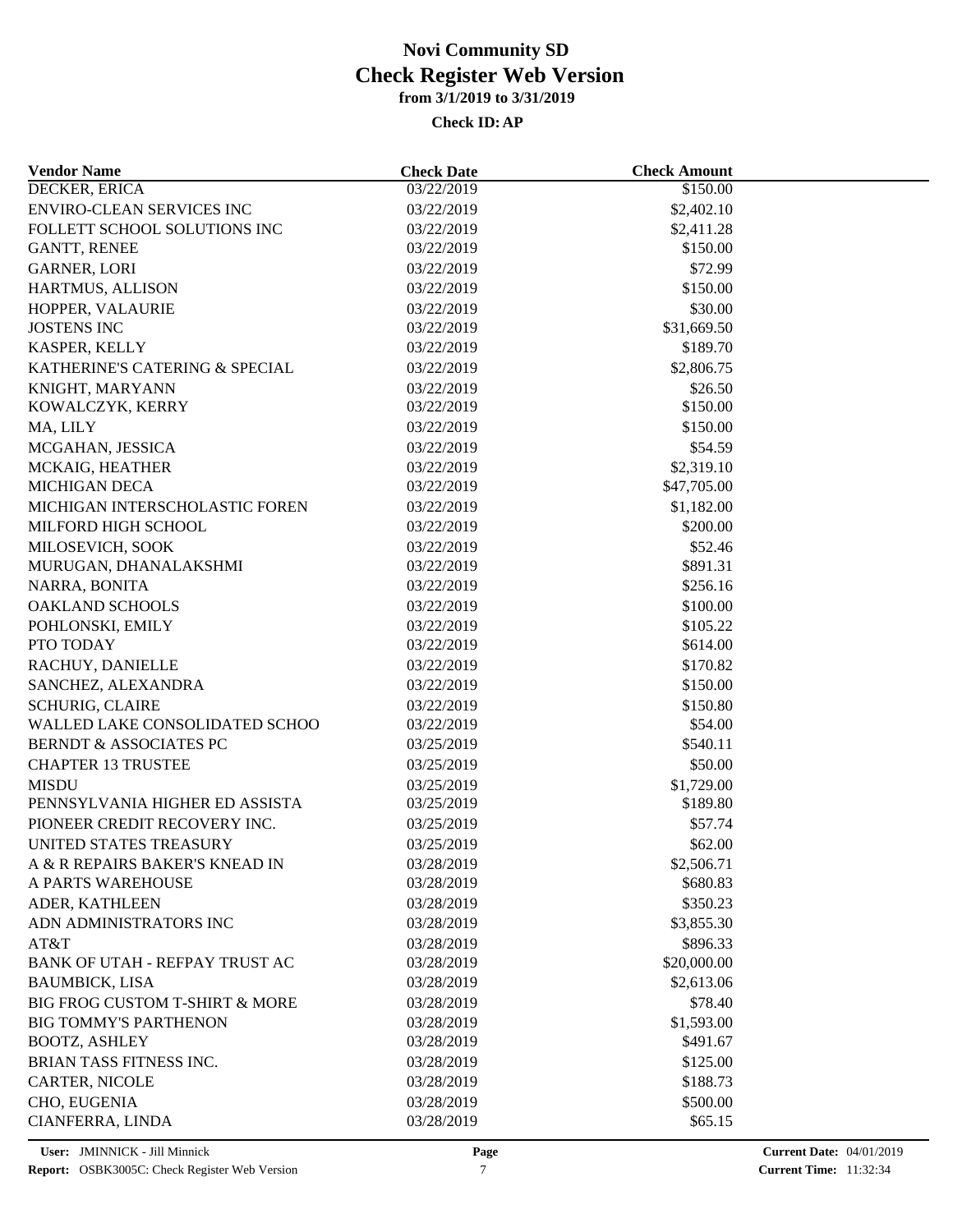| <b>Vendor Name</b>                        | <b>Check Date</b>        | <b>Check Amount</b> |  |
|-------------------------------------------|--------------------------|---------------------|--|
| <b>CINTAS CORPORATION #31</b>             | 03/28/2019               | \$470.79            |  |
| CONSTANTINE, KATHERINE                    | 03/28/2019               | \$83.14             |  |
| CORRIGAN OIL/CORRIGAN TOWING C            | 03/28/2019               | \$430.85            |  |
| <b>CRESCENT ROSE PHOTOGRAPHY</b>          | 03/28/2019               | \$483.00            |  |
| <b>CUMMINS BRIDGEWAY LLC</b>              | 03/28/2019               | \$426.67            |  |
| DEAF COMMUNITY ADVOCACY NETWOR            | 03/28/2019               | \$108.50            |  |
| <b>DOLIN, ALISON</b>                      | 03/28/2019               | \$253.61            |  |
| <b>ENVIRO-CLEAN SERVICES INC</b>          | 03/28/2019               | \$6,163.71          |  |
| <b>FLASH GLASS</b>                        | 03/28/2019               | \$40.00             |  |
| <b>FLEETPRIDE INC</b>                     | 03/28/2019               | \$704.67            |  |
| <b>FORTRESS SOFTWARE INC</b>              | 03/28/2019               | \$271.58            |  |
| GEORGE, ANNE                              | 03/28/2019               | \$500.00            |  |
| <b>GLASS CITY FOOD SERVICE INC</b>        | 03/28/2019               | \$443.80            |  |
| HURON CLINTON METROPOLITAN AUT            | 03/28/2019               | \$120.00            |  |
| <b>INTEGRITY TESTING &amp; SAFETY ADM</b> | 03/28/2019               | \$295.00            |  |
| INTERIM HOME HEALTHCARE OF OAK            | 03/28/2019               | \$8,910.00          |  |
| JACKSON TRUCK SERVICE INC                 | 03/28/2019               | \$463.78            |  |
| LB GOLF LLC                               | 03/28/2019               | \$450.00            |  |
| LEVRAN, ZVI                               | 03/28/2019               | \$1,000.00          |  |
| MATHUR, PREREETA                          | 03/28/2019               | \$100.00            |  |
| MCDOUGALL, BARBARA                        | 03/28/2019               | \$233.19            |  |
| MCMORRIS, ALSINA                          | 03/28/2019               | \$225.00            |  |
| METRO ATHLETIC OFFICIALS ASSOC            | 03/28/2019               | \$660.00            |  |
| NETTER, DANIEL                            | 03/28/2019               | \$500.00            |  |
| NGUYEN, THI                               | 03/28/2019               | \$1,000.00          |  |
| OAKLAND COUNTY SCHOOL BUSINESS            | 03/28/2019               | \$200.00            |  |
| <b>OAKLAND SCHOOLS</b>                    | 03/28/2019               | \$225,633.75        |  |
| OSHANA, CHRISTOPHER                       | 03/28/2019               | \$500.00            |  |
| OTAKA, KEIKO                              | 03/28/2019               | \$30.00             |  |
| PEDIATRIC HEALTH CONSULTANTS I            | 03/28/2019               | \$28,915.76         |  |
|                                           |                          |                     |  |
| PLYMOUTH HIGH SCHOOL                      | 03/28/2019               | \$50.00<br>\$77.84  |  |
| PRILLWITZ, NICOLE                         | 03/28/2019<br>03/28/2019 | \$500.00            |  |
| ROSENGARTEN, CHASE                        |                          |                     |  |
| ROSSMAN, ANN                              | 03/28/2019               | \$179.00            |  |
| <b>SCHOLASTIC BOOK FAIRS</b>              | 03/28/2019               | \$5,261.17          |  |
| <b>SCOBIE, ERIC</b>                       | 03/28/2019               | \$58.87             |  |
| SEHI COMPUTER PRODUCTS                    | 03/28/2019               | \$2,579.00          |  |
| <b>SET SEG</b>                            | 03/28/2019               | \$10,290.00         |  |
| <b>SHAO, SOPHIE</b>                       | 03/28/2019               | \$200.00            |  |
| SMITH, JENNIFER                           | 03/28/2019               | \$150.00            |  |
| <b>SOUND COM SYSTEMS</b>                  | 03/28/2019               | \$637.00            |  |
| STAMBOULIAN, PATRICIA                     | 03/28/2019               | \$250.00            |  |
| SURE RIDE TRANSPORATION LLC               | 03/28/2019               | \$1,500.00          |  |
| TAYLOR MUSIC INC                          | 03/28/2019               | \$6,598.00          |  |
| THE ITALIAN AMERICAN BANQUET C            | 03/28/2019               | \$1,286.00          |  |
| <b>TRAFFIC &amp; SAFETY CONTROL SYSTE</b> | 03/28/2019               | \$357.50            |  |
| TREDROC TIRE SERVICES LLC                 | 03/28/2019               | \$1,201.50          |  |
| <b>TW SHIRTS</b>                          | 03/28/2019               | \$844.00            |  |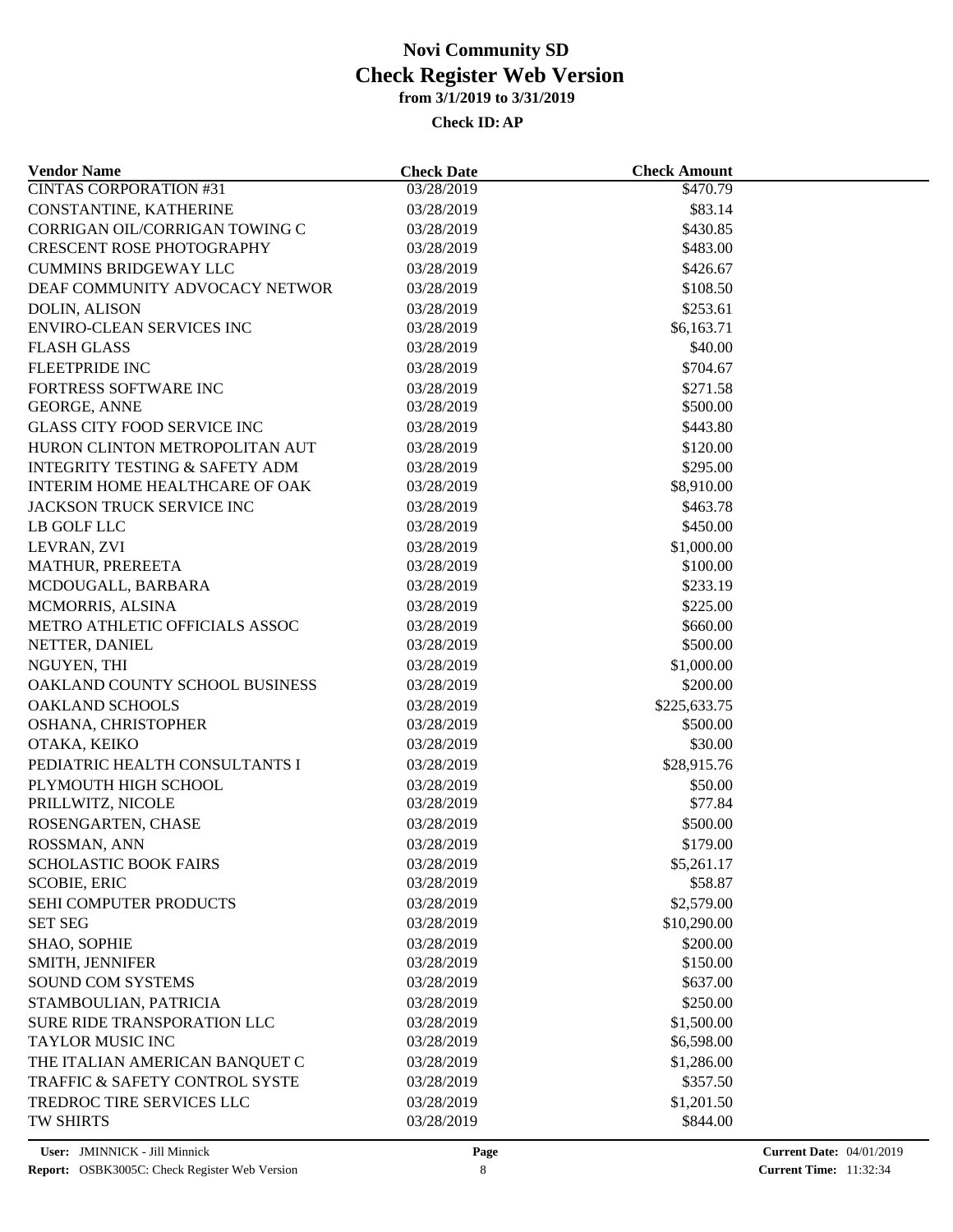| <b>Vendor Name</b>             | Check Date | Check Amount          |                |
|--------------------------------|------------|-----------------------|----------------|
| UNITY SCHOOL BUS PARTS INC     | 03/28/2019 | \$234.61              |                |
| <b>WAGEWORKS INC</b>           | 03/28/2019 | \$839.52              |                |
|                                |            | <b>Issued:</b>        | \$1,842,743.17 |
|                                |            | <b>Reversed:</b>      | \$1,238.10     |
| <b>AP Checks Processed:</b>    | 386        | <b>AP Bank Total:</b> | \$1,843,981.27 |
| <b>Total Checks Processed:</b> | 386        | <b>Grand Total:</b>   | \$1,843,981.27 |